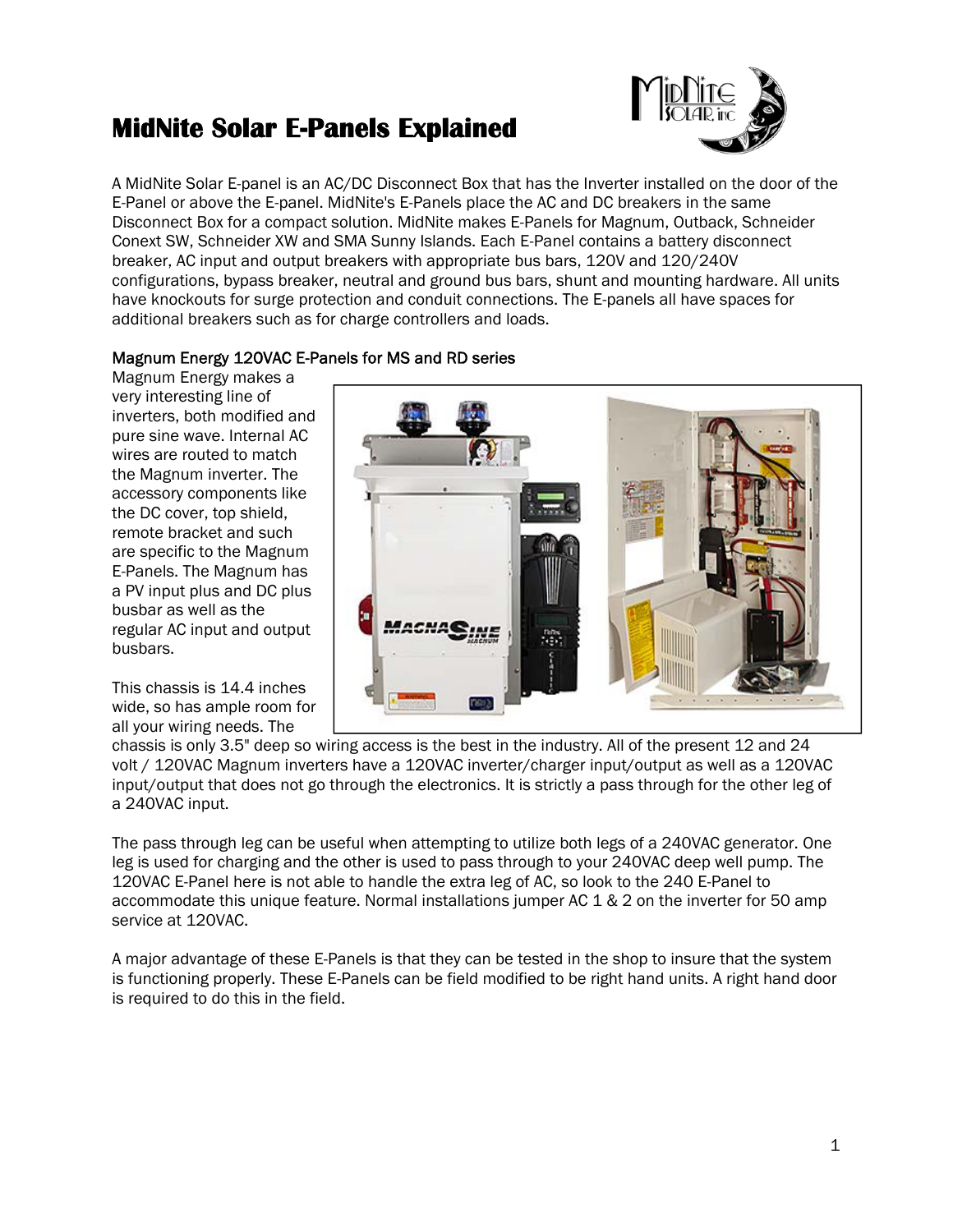# The Magnum Energy 240VAC E-Panel for PAE series

This is our flagship E-Panel. It accommodates the Magnum Energy MS4448-PAE and MS4024-PAE inverters. These inverters are a true 120/240 input and output. Unlike the regular Magnum MS and RD series that have a second 120VAC pass through leg, these inverters are like having a stacked pair of inverters. It will charge from either a 120VAC source or a 240VAC source.

The output is 120/240 just like the utility grid. Compare this system with a stacked pair of 120VAC inverters (from any company) and you will realize thousands of dollars of savings! The Magnum 240VAC E-Panel uses a white steel chassis to match the MS series. It has black and red AC input and output terminal bus bars, red terminal bus bars for PV+ and Bat+, six additional din rail slots, 500A shunt, ground busbar, remote bracket, wall mount brackets, inverter cables, charge control mounting bracket, 120/240 AC bypass switch pre-wired and a 120/240 AC input disconnect prewired.



#### Outback AL PLUS and STS Models

These E-Panels come standard with the AC bypass and AC input disconnect pre-wired into the box. It has din-rails for six additional 13mm wide AC or DC breakers along with a battery breaker installed with inverter plus and minus cables. There is a 500 amp/50mV shunt, a battery plus busbar plus a number of features included: battery minus busbar, AC busbars, ground busbar, DC cover, AC flex conduit tubing with couplers, MX60/Classic mounting bracket, grommets and bushings, numerous knock outs for cable entry and exit, lots of hardware for mounting inverter, charge controller etc., wall mounting brackets, installation instructions, wiring diagram mounted on the door. All AL PLUS models are white aluminum and are used in

places like Hawaii or Maine or wherever salt air is a factor. Aluminum E-Panels also weigh 9 pounds less than the STS gray powder coated steel versions. These models can be purchased in right hand versions.

#### Schneider Conext SW and XW E-Panels

The Conext SW E-Panels are perfect for off-grid, backup power and self-consumption applications. They are made for a single Schneider Electric Conext SW inverter/charger. The SW inverter is mounted directly to the right of the E-Panel. The Conext SW's are available with the 175 amp breaker (MNE175SW) for the SW2524 inverter or with the 250 amp breaker (MNE250SW) for the SW4024 inverter. The MNE175SW or MNE250SW features inverter battery breaker, knockouts for up to 6 din rail mount AC or DC breakers (or the optional Bypass Kit) and 4 panel mount or DC-GFP80 breakers. Massive tin plated copper bus bars directly connect to the SW's battery terminals, bus bars for AC inputs, AC output, neutral, ground, PV + in, PV- in, Bat +, Bat-, 500 amp shunt, Location to mount two charge controllers to the top. There are knockouts that correspond to the 1 inch knock outs in the charge controller. The Conext XW E-Panels are perfect for grid-tie and AC coupled applications.

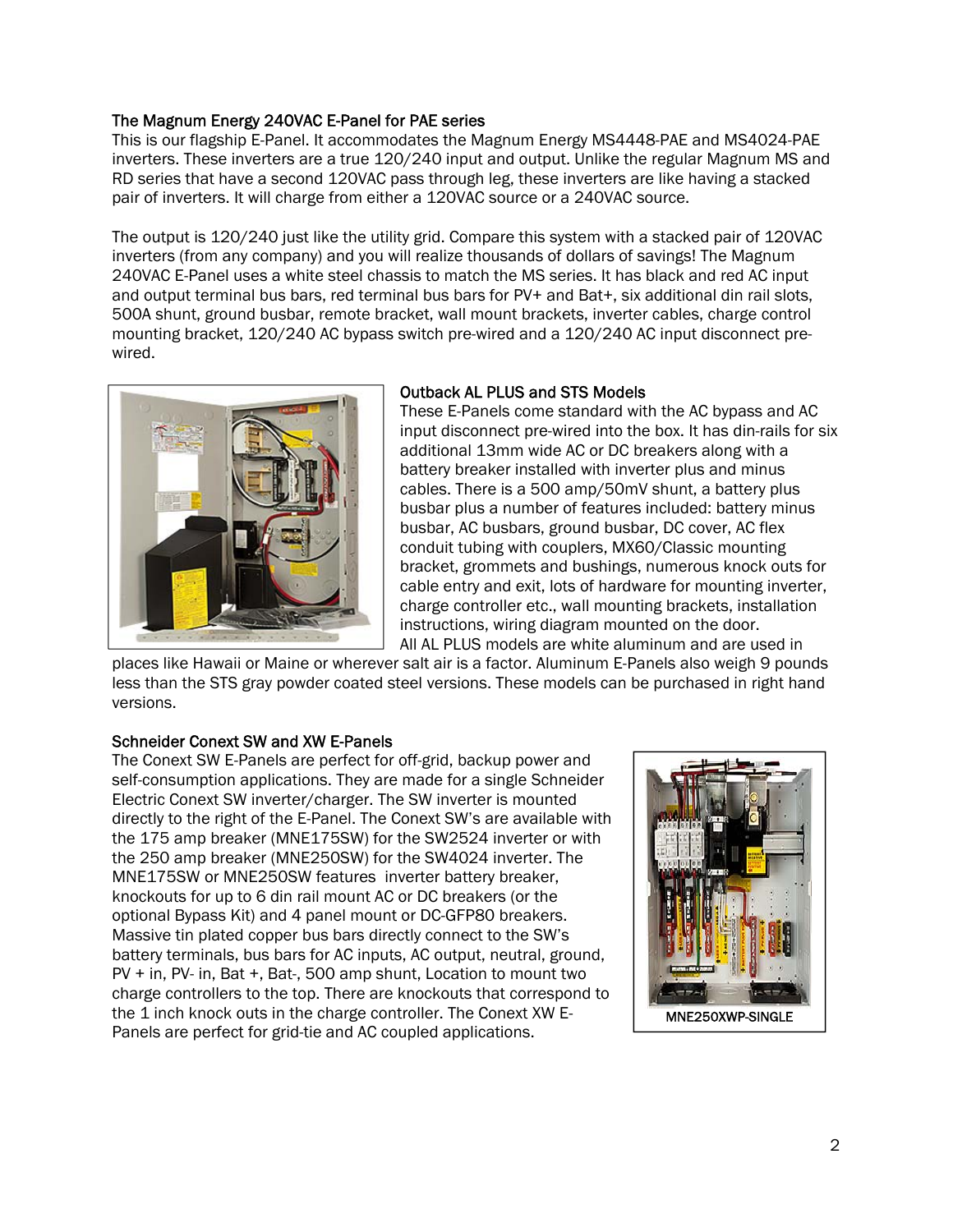The Conext XWs feature:

- Inverter battery breaker
- 2 separate 60 amp AC inputs for generator and utility
- 60 amp AC bypass switch
- Knockouts for up to seven din rail mount DC DCGFP63 or AC breakers and 12 panel mount or DC-GFP80 breakers
- Massive tin plated copper bus bars directly connect to the XW's battery terminals
- Bus bars for AC inputs
- AC output neutral, ground, PV + in, PV- in, Bat +, Bat-
- 500 amp shunt (MNSHUNT)
- Metal dead front behind the reversible door
- Charge controllers mount to either side or both sides at once for dual controllers
- AC bypass can be configured as input & output on/off as well as AC bypass.(Note: The XW 60 amp controller can mount on the Right side only due to their isolated communications compartment)
- The XW MPPT controller requires no mounting bracket. FM60, FM80 and Classic require Right or Left E-Panel charge control mounting brackets. Right hand bracket furnished standard.
- Main Breaker Current Rating 175 and 250
- Number of breaker spaces 19
- Environmental Rating Type 1 (Indoor)
- Max. Wire Size 4/0 AWG
- Max. AC Voltage 240VAC
- Max. DC Voltage 300VDC
- Warranty 5 yrs.
- Listed by ETL for US & Canada
- Made in the USA

# SMA E-Panels

MNE250SMA-AC-SINGLE Master E-Panel is for a single Sunny Island AC Coupled system. (MidNite Autoformer and SunnyBoy inverter required)

The MNE250SMA-AC SINGLE Master includes the input/output 60amp, 120/240vac bypass system along with separate 60 amp, 120/240vac AC input and output breakers. This E-Panel comes with a 250amp remote trip battery disconnect breaker and inverter cables. Pre-wired with AC input and output wiring.

RS485 boards are required when AC Coupling to SunnyBoy inverters if 3 stage charging is desired. One RS485 board goes into the Sunny Island



MNE250SMA-AC-SINGLE Master

inverter and each SunnyBoy Inverter. AC Coupling to the SunnyBoy grid-tie inverter is possible without RS485 boards. The Sunny Island grid-tie inverter will frequency shift based on battery voltage to knock the grid-tie inverter off line. SunnyBoy inverters can switch between off-grid and grid-tie mode automatically when RS485 boards are used. To program this feature you must use either a SMA service cable (USBPBS) or SMA web box (SUNNYWEBBOXU).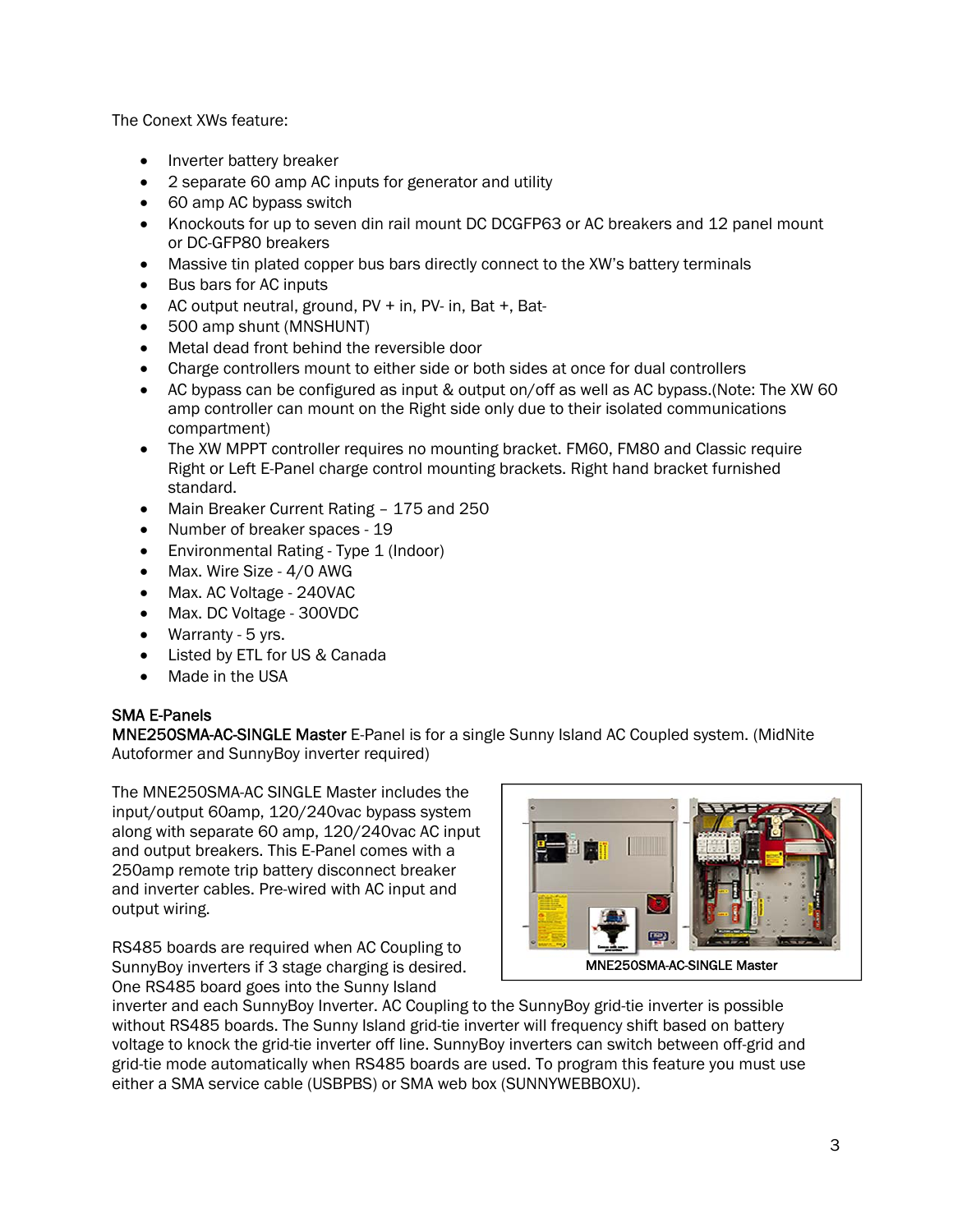The backed up critical loads panel always has 120/240vac available. 60amps is available on leg 1 and 30amps on leg 2 in the critical loads panel. Comes standard with one MNSPD-300 (surge protection device).

MNE250SMA-OG-SINGLE - The Off Grid Single is designed for a single Sunny Island off grid system. It includes the 60amp, 120vac Manual input/output bypass system along with separate 60amp, 120vac AC input and output breakers. Comes with a 250amp battery disconnect breaker and inverter cables. Pre-wired with AC input and output wiring. NOTE: A back plate (MNESMA-Short BP or MNESMA-Tall-BP)

is recommended for the proper wiring./

MNE250SMA-OG-SINGLE FEATURES:

- 60amp, 120vac AC output/bypass assembly and independent 60amp
- 120vac AC input and output breakers
- 500A/50mV shunt (MNSHUNT)
- Neutral and AC IN and OUT terminal busbars
- 250amp remote trip battery breaker with inverter cables
- AC wiring to inverter.
- alignment of the Sunny Island.
- Warranty 5 yrs.
- Listed by ETL for US & Canada
- Made in the USA

MNE250SMA-OG/AC DM - The Dual Master E-Panel works with one of the MNE250SMA-Slave E-Panels to create a 120/240 VAC AC coupled or off -grid system. The MNE250SMA-OG/AC DM includes the 60amp, 120/240vac input/output bypass system. Terminals are provided for hookup to leg 2 from the Slave E-Panel. Comes with 250amp battery disconnect breaker and inverter cables. Pre-wired with AC input and output wiring for leg 1 (master) inverter. (One slave E-Panel is required for 120/240.)



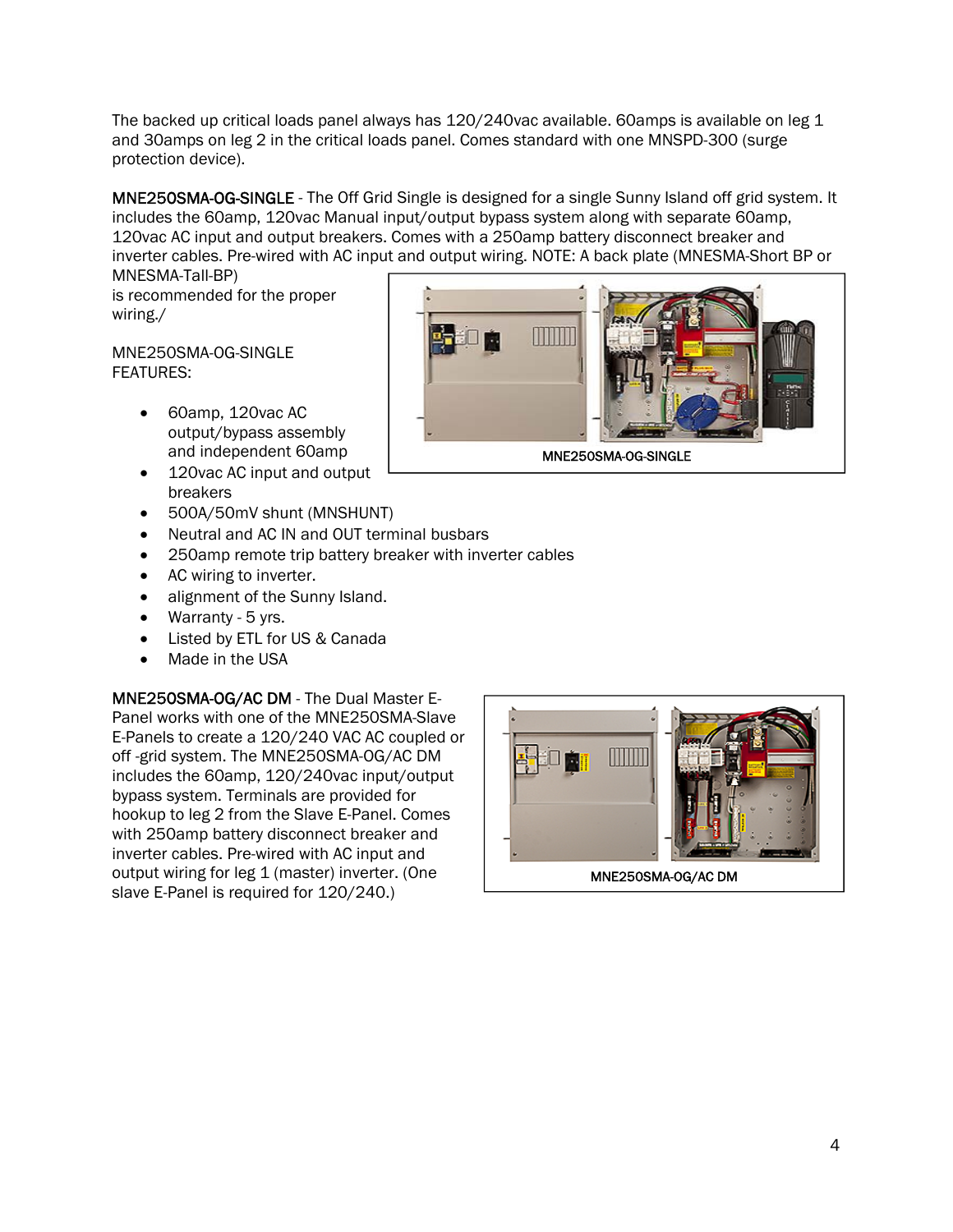# MNE250SMA-OG/AC DM FEATURES:

- 60amp, 120/240vac Output/Bypass system
- Separate 60amp, 120/240vac AC input and output breakers for the master inverter
- 250amp remote trip battery breaker with inverter cables
- 500amp/50mV shunt (MNSHUNT)
- Battery negative busbar
- AC input and output busbars
- Neutral and ground busbars
- AC input and output wiring
- All breakers are hydraulic-magnetic and rated for continuous duty
- Space provided for 6 additional  $1/2$ " wide din rail mount AC or DC breakers and up to 12 3/4" wide panel mount breakers
- Knockouts located for battery cables
- AC conduit connections
- Warranty 5 yrs.
- Listed by ETL for US & Canada
- Made in the USA

MNE250SMA-QUAD MSTR - This E-Panel works with three of the MNE250SMA-Slave E-Panels to create a Quad stack of Sunny Islands. The MNE250SMA-Quad Mstr includes the Quad 125amp, 120/240vac input/output bypass system. This E-Panel can be used in conjunction with a Sunny Island inverter as part of a Quad off-grid, battery backup or AC Coupled system. Terminals are provided for hookup to leg  $1 + 2$  in the Slave E-Panels. This unit comes with a 250amp remote trip battery disconnect breaker



and inverter cables and is pre-wired with AC input and output wiring for leg one (master) inverter. (Three slaves are also required for Quad system.) NOTE: A back plate (MNESMA-Short BP) is recommended for the proper wiring alignment of the Sunny Island.

#### MNE250SMA-QUAD MSTR FEATURES:

- 125amp, 120/240vac AC Output/Bypass system
- Separate 60amp, 120/240vac AC input and output breakers for the master inverter
- 250amp remote trip battery breaker with inverter cables
- 500amp/50mV shunt (MNSHUNT)
- Battery negative busbar
- AC input and Output busbars
- Neutral and ground busbars
- AC input and output wiring
- Transition terminals to Slave E-Panels
- Space provided for 6 additional  $1/2$ " wide din rail mount AC or DC breakers and up to 12 3/4" wide panel mount breakers. All breakers are hydraulic-magnetic and rated for continuous duty.
- Knockouts located for battery cables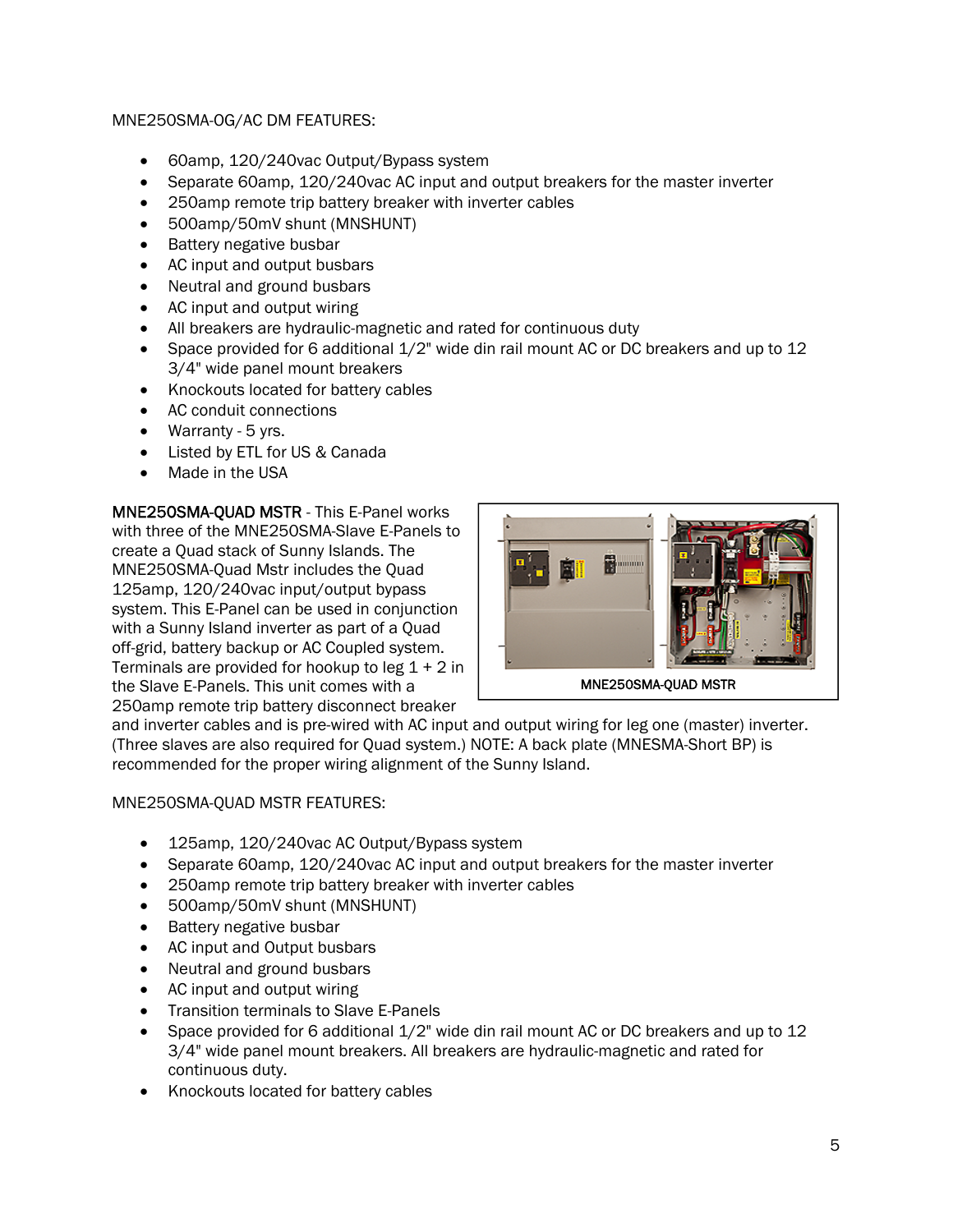- AC conduit connections
- Warranty 5 yrs.
- Listed by ETL for US & Canada
- Made in the USA

# MNE250SMA-3PH Master - The MNE250SMA-

3PH Master E-Panel works with two of the MNE250SMA-Slave E-Panels to create a three phase system. The MNE250SMA-3PH Master includes the three phase 60amp input/output bypass system. This E-Panel can be used in conjunction with a Sunny Island inverter as part of a three phase off-grid, battery backup or AC Coupled system. Terminals are provided for hookup to leg two and leg three E-Panels. This unit comes with 250A remote trip battery



disconnect breaker and inverter cables. The MNE250SMA-3PH Master E-Panel is pre-wired with AC input and output wiring for leg one (master) inverter. (Two slaves are also required for three phase.)

The three phase master includes the three phase 60amp input/output bypass system. This E-Panel can be used in conjunction with a Sunny Island inverter as part of a three phase off-grid, battery backup or AC Coupled system. Terminals are provided for hookup to leg two and leg three E-Panels. Comes with 250amp battery disconnect breaker and inverter cables. This unit is pre-wired with AC input and output wiring for leg one (master) inverter. (Two slaves are also required for three phase.)

This E-Panel does not come with a relay board, RS485 (485USPD-NR) boards or MNSPD surge protection device. RS485 boards are required when AC Coupling to SunnyBoy inverters if three stage charging is desired. One RS485 board goes into the master inverter and each SunnyBoy Inverter. AC Coupling to a SunnyBoy or any other grid-tie inverter is possible without RS485 boards. The Sunny Island inverter will frequency shift based on battery voltage to knock the grid-tie inverter off line. SunnyBoy inverters can switch between off-grid and grid-tie mode automatically when RS485 boards are used. To program this feature you must use either SMA service cable (USBPBS) or SMA web box (SUNNYWEBBOXU).

MNE250SMA-SLAVE - The MNE250SMA-SLAVE is a companion E-Panel for dual, triple and quad Sunny Island inverter systems. The Slave E-Panel is the same part number for all multiple SMA E-Panel systems regardless of off-grid, AC coupled, battery backup, three phase or quad.

- Separate 60amp, 120/240vac AC input and output breakers for the slave inverter
- 250amp remote trip battery breaker with inverter cables
- 500amp/50mV shunt (MNSHUNT)
- Battery negative busbar
- AC input and Output busbars
- Neutral and ground busbars
- AC input and output wiring
- Comes with Red busbars installed
- Additional black and blue insulators included for tailoring to suit the application